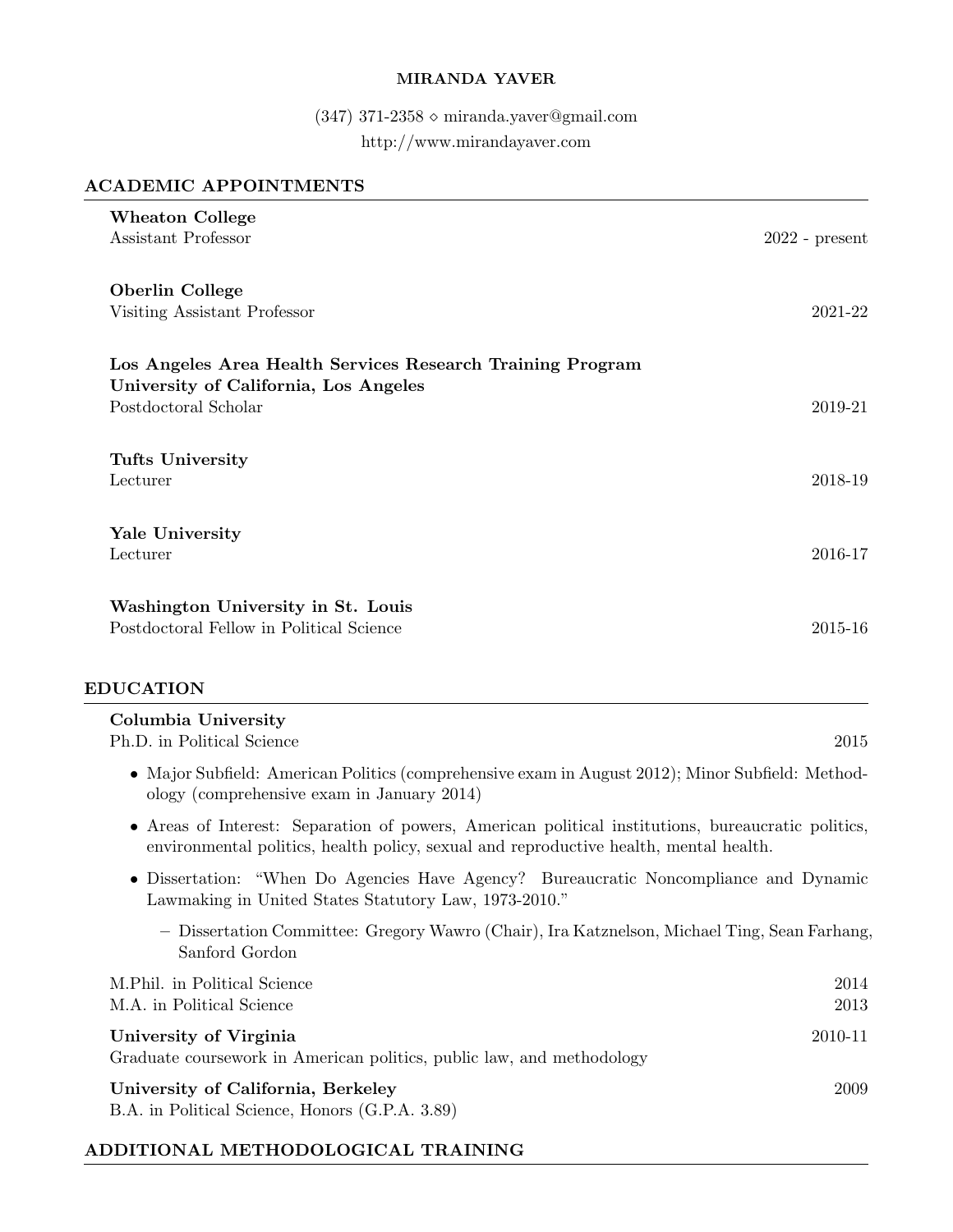Empirical Implications of Theoretical Models (EITM) program at UC Berkeley, Summer 2013.

### HONORS AND AWARDS

Oberlin College Grant-in-Aid (\$4,300). 2021.

UCLA Equity, Diversity, and Inclusion Grant (\$1,000), 2019. 2020.

APSA Travel Grant, 2014 American Political Science Association Annual Meeting.

Winner, Summer 2014 Columbia Teaching Scholar competition.

Tobin Project Graduate Student Fellow in Democracy and Markets (\$1,500), 2013-14.

Columbia University Department of Political Science Summer Research Grant (\$1,000), 2013.

Nominee, CQ Press Award for Best 2012 APSA Paper on Legislative Studies.

ISERP Fellow, Columbia University, 2011-12.

President's Fellow, University of Virginia, 2010-11.

#### PUBLICATIONS

"Divided Government and the Fragmentation of American Law" (with Sean Farhang). 2015. American Journal of Political Science 60(2): 401-17.

"Congressional Assertions of the Spending Power: Institutional Conflict and Regulatory Authority." 2015. Journal of Law, Economics, and Organization. 32(2): 272-305.

Review: The Dynamics of Bureaucracy in the U.S. Government: How Congress and Federal Agencies Process Information and Solve Problems, by Samuel Workman. 2016. Perspectives on Politics 14(2): 27-29.

Review: Recalibrating Reform: The Limits of Political Change, by Stuart Chinn. 2016. Law and Politics Book Review 26(7): 125-128.

"Depression, anxiety, and suicidal ideation among graduate students in doctoral degree programs: systematic review and meta-analysis." (with Alexander Tsai et al). 2021. Scientific Reports 11: 14370.

#### OTHER WRITING

"Introduction" and "Conclusion," Political and Economic Systems: Democracy. New York: Rosen Publishing.

Policy briefs for Experiments in Governance and Politics (EGAP) at Columbia University

- Brief of Arceneaux et al's (2012) "A Randomized Field Experiment Testing the Effect of Mobilization in Traditional and Vote-by-Mail Precincts."
- Brief of Barr et al's (2014) "Accountability and Collective Action in Albania."
- Brief of Imai and Igami's (2015) "Causal Interaction in High Dimension."
- Brief of Brown's (2014) "Research Replication."

"This Election is Focusing on the Wrong Health Issues." Kevin MD, October 19, 2016.

"Good Luck Getting Health Care in Donald Trump's America." Guardian op-ed, November 30, 2016.

"The Potential Costs of Tom Price as HHS Secretary." Article in The Conversation, December 8, 2016.

"Tom Price, Author of Long Proposal to Replace Obamacare, Short on Specifics in Hearing." Article in The Conversation, January 20, 2017.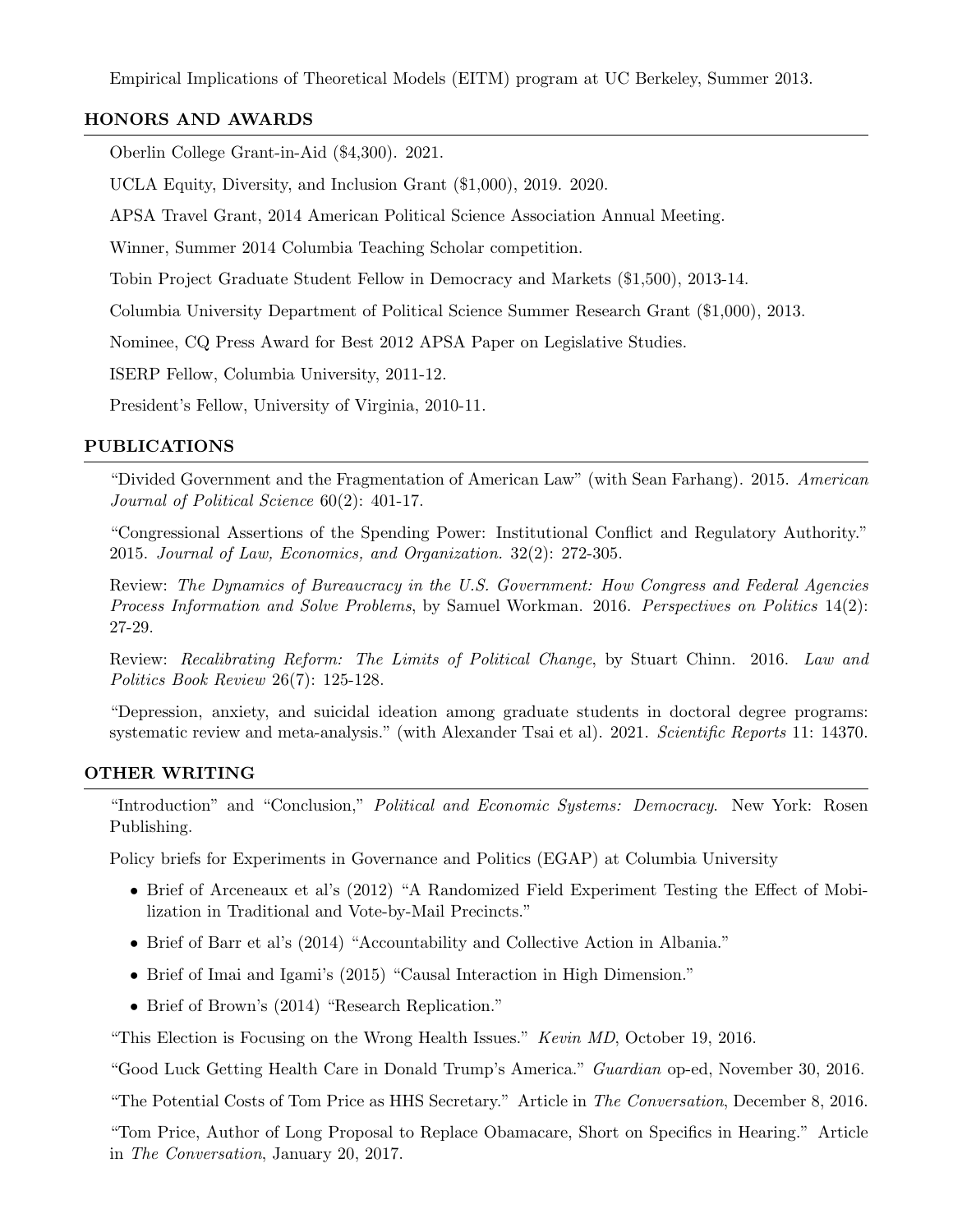"States with more Planned Parenthood clinics have fewer teen births and sexually transmitted diseases." Article in The Washington Post, Monkey Cage Blog, March 27, 2017.

"Republicans' Secretive Health Care Plan." The New York Times op-ed. June 9, 2017.

"What's Next in the Health Care Debate?" Public Seminar op-ed. August 5, 2017.

"If Trump Plans to End HIV Outbreak, He'll Have to Address His – and Pence' s – Recent History." Rewire News op-ed. February 5, 2019.

"The 'Pro-Life' Response To A Stillbirth In ICE Custody Is... Nonexistent." Bustle. February 27, 2019.

"Republicans Are Working to Undermine Direct Democracy." Medium. March 1, 2019.

"The New Supreme Court LGBTQ Rights Cases Are Way More Consequential Than You Think." Bustle. April 24, 2019.

"The Frustration of Being Elizabeth Warren." Public Seminar. March 10, 2020.

"In Some States, Coronavirus Measures Are Effectively Banning Abortion." The Washington Post, Monkey Cage Blog, March 31, 2020.

"Social Justice Is More Important Than Social Distance." Public Seminar. June 19, 2020.

"The Fifth Circuit halted Biden's vaccine mandate. Here's what the lawsuits are arguing." The Washington Post, Monkey Cage Blog, November 9, 2021.

Contributor of policy briefs on COVID-19 for Brief-19 research team.

### UNDER REVIEW OR ACTIVE REVISION

"Re-Setting the Agenda: Congressional Responses to Fire Alarms in the DC Circuit Court of Appeals." Invited to revise and resubmit to the Journal of Politics.

"When Do Agencies Have Agency: The Limits of Compliance in the EPA." Invited to revise and resubmit to Political Science Quarterly.

"Selection Bias and Ideal Point Estimation on the United States Supreme Court." Under review at the Journal of Law and Courts

"When Dual Incentives Become Dueling: Public Health Impact of Responsiveness to Pro-Life Opinion." Under review at Perspectives on Sexual and Reproductive Health

"Evaluating Health Care Postponement Amid the COVID-19 Pandemic: Survey Evidence through Amazon Mechanical Turk." Under review at Sociology of Health and Illness

"Claims Denied: Utilizing Amazon Mechanical Turk Evidence to Identify the Causes and Consequences of Health Insurance Claims Denials and Appeals." Under review at Medical Care Research and Review

"Accessing Sexual and Reproductive Health Care Amid the COVID-19 Pandemic." Under review at Perspectives On Sexual and Reproductive Health

"Increasing Rates of Depression and Suicidal Ideation Amid COVID-19 Pandemic: Survey Evidence from Amazon Mechanical Turk." Research note under review at JAMA

#### OTHER RESEARCH PROJECTS

Claims Denied: The Scope and Impact of Health Claim Denials in the United States Book project on health inequality and bureaucratic burdens stemming from insurers' denials of medical claims. Utilizes original survey evidence and dozens of qualitative interviews.

"Democratic Responsiveness in State-Level Policy Implementation." (with Doug Spencer) Using MRP to evaluate states' responsiveness to public opinion on abortion and death penalty policy implementation.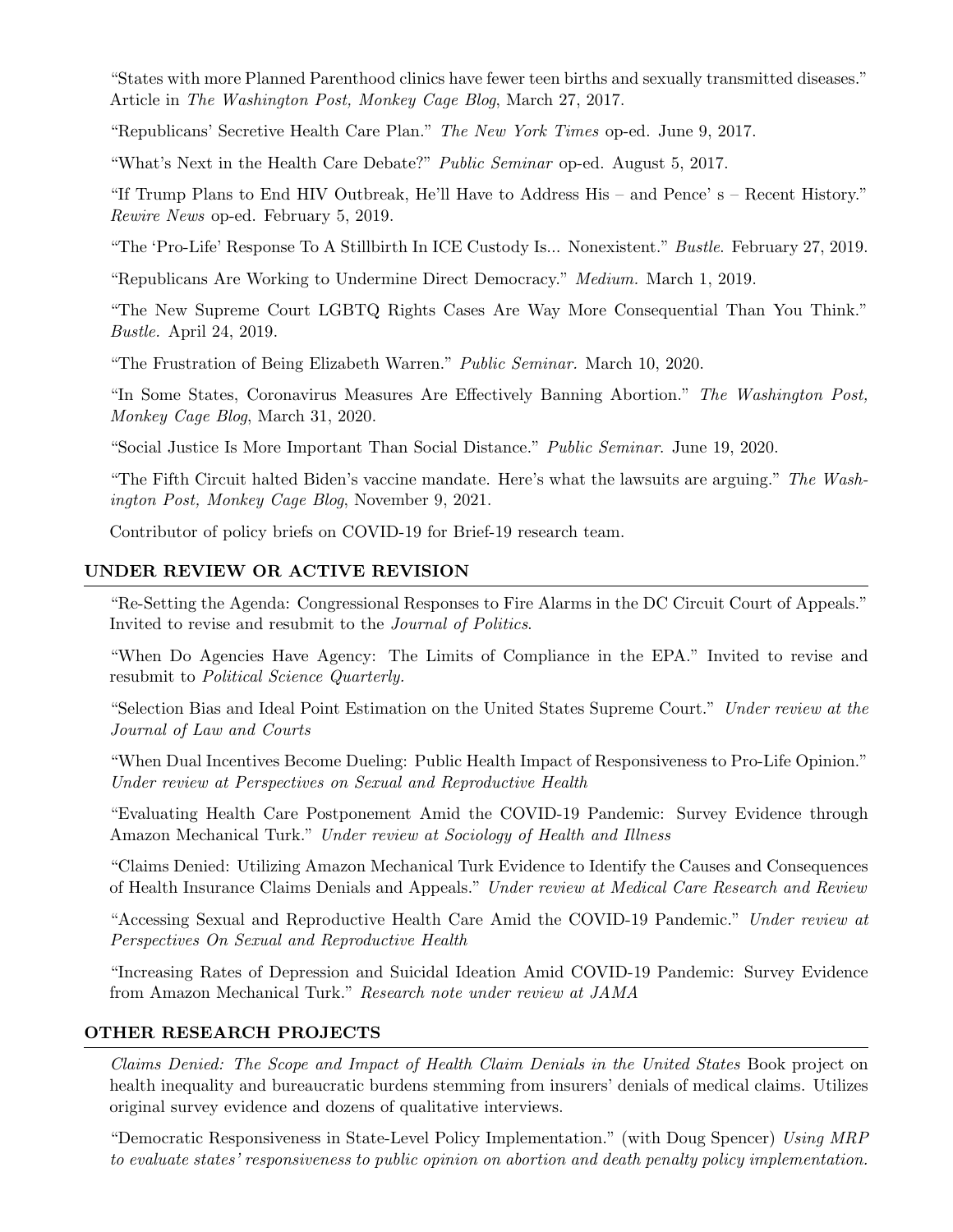"Severability and Inter-Branch Conflict in United States Legislation."

"Impact of Reproductive Rights Legal Uncertainty on Women's Physical and Mental Wellbeing."

"The Limits of Health Policy Compliance: State Health Agency Non-Responsiveness to Federal Health Regulators."

### MEDIA APPEARANCES

Guest on Arnie on the Air radio show, WNHN 94.7, on Tom Price nomination. December 13, 2016.

Guest on France 24: The Debate, discussing the Trump Administration's unsuccessful efforts at regulatory reforms. July 19, 2017.

Guest on France 24: The Debate, discussing President Trump's State of the Union Address and immigration policy. January 31, 2018.

Guest on France 24, discussing Brett Kavanaugh's confirmation to Supreme Court. October 6, 2018.

Guest on France 24, discussing the Trump White House's staffing turnover. March 7, 2018.

Guest on France 24, discussing President Trump's State of the Union Address and presidential powers. February 6, 2019.

Guest on CBC News, discussing the Mueller Report. April 18, 2019.

Guest on France 24, discussing the Super Tuesday primary election results. March 5, 2020.

Guest on Slate's The Gist podcast, discussing the Supreme Court and voting amid coronavirus. April 14, 2020.

Guest on CBC News, discussing Black Lives Matter protests. June 3, 2020.

Guest on The House of Pod podcast, discussing women's health amid coronavirus. September 29, 2020.

Guest on Australian Broadcast Corporation, discussing the Amy Coney Barrett Supreme Court confirmation hearing. October 12, 2020.

Contributor to Happs TV, discussing direct democracy and health policy (2020-present).

#### CONFERENCE PRESENTATIONS (SELECTED)

Midwest Political Science Association Conference, 2013: "Legal Fragmentation and the American State" (with Sean Farhang).

American Political Science Association Conference, 2013: "Bureaucratic Noncompliance in the United States: The Case of the EPA."

Conference on Empirical Legal Studies, 2013: "Divided Government and the Fragmentation of American Law" (with Sean Farhang).

Midwest Political Science Association Conference, 2014: "Bureaucratic Punishment in the United States." Discussant on "Litigation and Implementation" panel.

American Political Science Association Conference, 2014: "Party and Authorship on the U.S. Court of Appeals," (with Sean Farhang and Greg Wawro), "Estimating Policy Consequences of Bureaucratic Noncompliance in US Statutory Law, 1973-2006."

American Political Science Association Conference, 2015: "Democratic Responsiveness in State Policy Implementation" (with Doug Spencer). Discussant on "Bureaucratic Policymaking" panel.

Conference on Empirical Legal Studies, 2015: "Selection Bias and Ideal Point Estimation on the United States Supreme Court."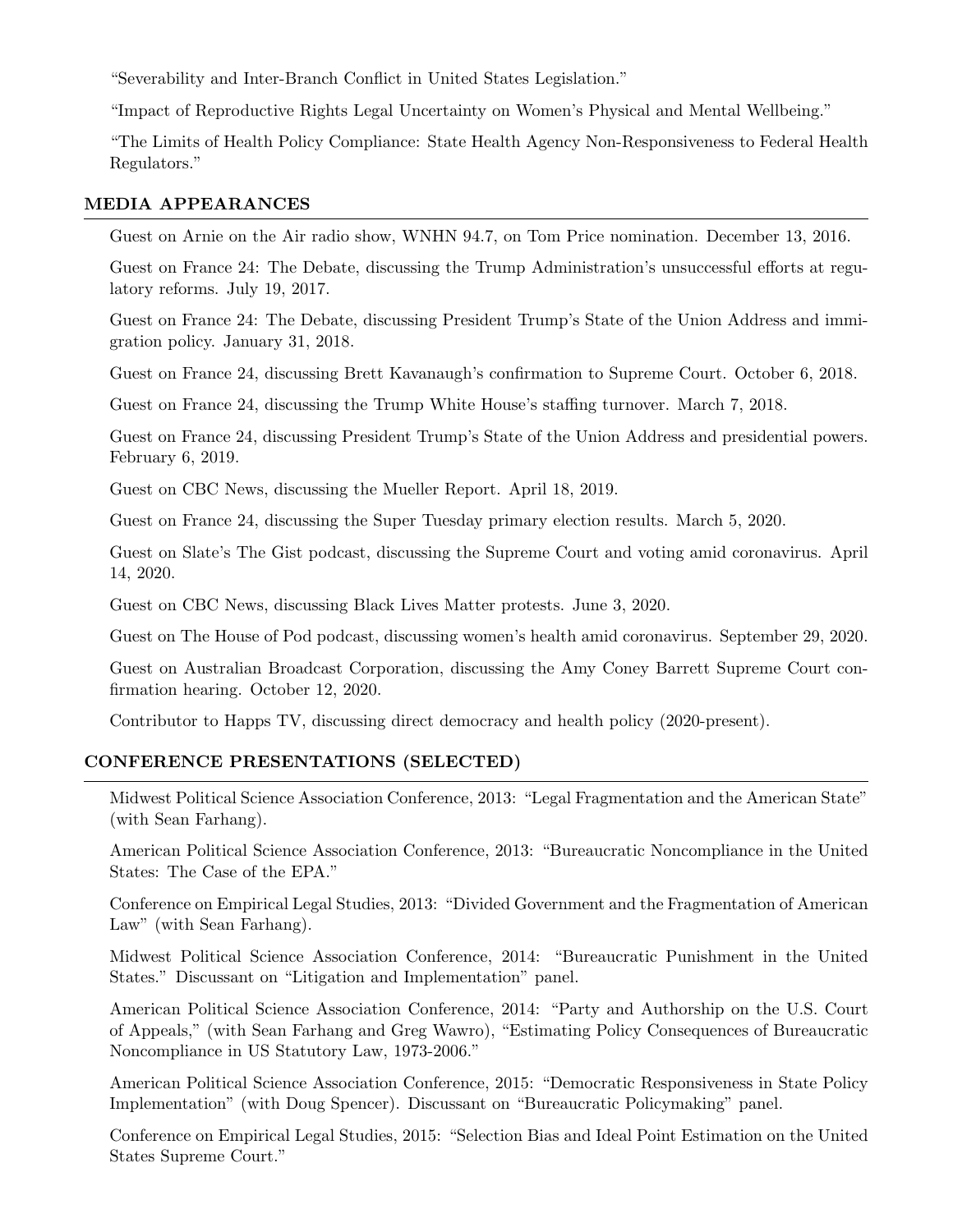Southern Political Science Association Conference, 2016: "Inter-Agency Learning in Policy Implementation." Discussant on "Political Control and Agency Budgets" panel.

Midwest Political Science Association Conference, 2020: "Coverage Denied: Identifying the Causes and Consequences of Americans' Denial of Health Insurance Coverage." Discussant on "Social Welfare in the American States" panel. Participant on "Public and Engaged Scholarship During the Trump Administration" roundtable. Conference cancelled due to coronavirus.

Academy Health Conference, 2020. "Claims Denied: Identifying the Causes and Consequences of Americans' Health Claims Denials." Poster Presentation.

American Political Science Association Conference. 2020. "Claims Denied: Identifying the Causes and Consequences of Americans' Health Claims Denials." Discussant on "Health Equity and Democracy" and "Unilateral Power and Emergency Power" panels.

### INVITED TALKS AND CONFERENCES

Bowling Green State University, Department of Political Science, February 2022.

Congress and History Conference, University of Wisconsin, Madison, June 2020.

Department of General Internal Medicine, University of California, Los Angeles, May 2020.

Political Economy and Public Law Conference, Cornell University, June 2016.

Political Economy and Public Law Conference, New York University, June 2015.

Political Economy and Public Law Conference, University of Rochester, May 2014.

Lectures on United States statutory law and policymaking for Site for Students study abroad program on law and politics, December 2013 and August 2014.

Political Economy and Public Law Conference, Washington University in St.Louis, June 2013.

#### TEACHING EXPERIENCE

#### Wheaton College:

- Introduction to American Politics (undergraduate lecture), Fall 2022.
- Constitutional Law: Civil Rights and Civil Liberties (undergraduate seminar), Fall 2022.
- Judicial Politics (undergraduate seminar), Spring 2023.
- Research Methods in Political Science (undergraduate lecture), Spring 2023.

#### Oberlin College:

- Introduction to Policy Analysis (undergraduate lecture), Fall 2021.
- Constitutional Law: Civil Rights and Civil Liberties (undergraduate lecture), Fall 2021.
- Law and Public Policy (undergraduate lecture), Fall 2021.
- Health Law and Politics (undergraduate seminar), Spring 2022.
- Constitutional Law: Separation of Powers (undergraduate lecture), Spring 2022.

#### Lehigh University:

• Constitutional Law: Separation of Powers (undergraduate lecture, online), Fall 2021.

#### Tufts University:

• Congress, Bureaucracy, and Public Policy (undergraduate lecture), Fall 2018.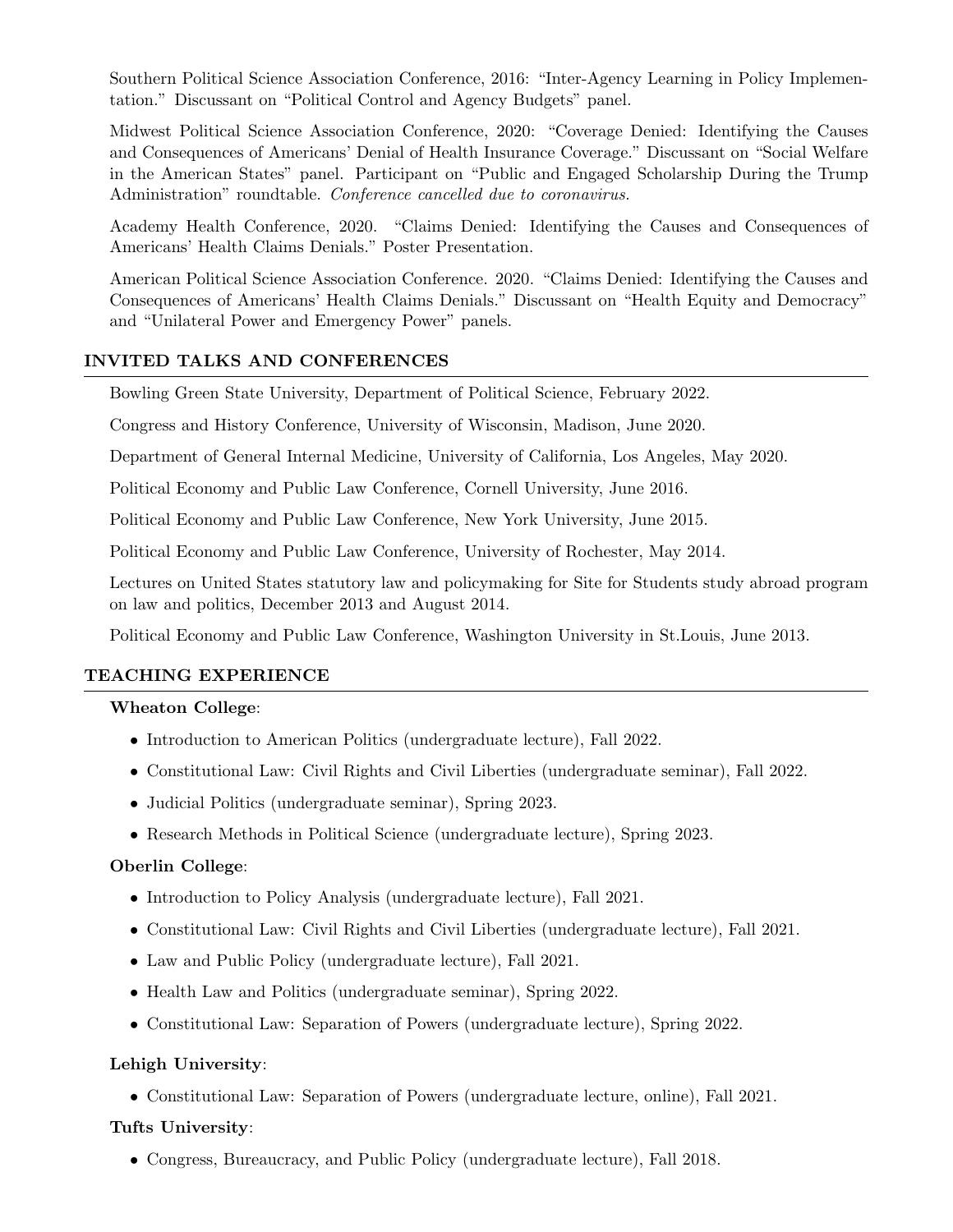- Constitutional Law (undergraduate lecture), Spring 2019.
- Law and Public Policy (undegraduate lecture), Spring 2019.

### Columbia University Summer Program for High School Students:

- U.S. Constitutional Law (high school seminar), Summer 2017, Summer 2018.
- The Best Democracy Money Can Buy?, Summer 2018.

### Yale University:

- Introduction to Statistics (undergraduate lecture), Fall 2016.
- American Politics III: Institutions (graduate seminar), Spring 2017.
- Courts, Media, and Politics (undergraduate lecture), Spring 2017.

### Washington University in St. Louis:

• Politics in Bureaucracies (undergraduate seminar), Fall 2015.

### Columbia University:

• Law and Public Policy (undergraduate lecture), Summer 2014.

# ACADEMIC WORK EXPERIENCE

Research Assistant for Sean Farhang, Michael Sobel, and Greg Wawro for project on EEOC settlements in district courts (2014).

Research Assistant for Ira Katznelson, contributing toward Southern Nation book project with John Lapinski (2012-13).

Research Assistant for Shigeo Hirano for project on congressional and state primary elections from 19th century to present (2011-12).

Research Assistant for Sean Farhang, contributing extensive data collection on statutory design (1887- 2008) for book project How Congress Legislates for Litigation (2010-12).

Editorial Assistant for David Collier, providing assistance for Rethinking Social Inquiry: Diverse Tools, Shared Standards, 2nd ed. and other research methods and comparative politics projects (2008-10).

# NON-ACADEMIC WORK EXPERIENCE

University of California, Berkeley, Goldman School of Public Policy, Berkeley, CA.

- Development and Events Assistant, 2009-10.
	- Assisted with Goldman School gift administration, tracking gifts through university-wide database and drafting numerous letters in communication with donors.
	- Coordinated logistics for the annual Rhoda Goldman Health Lecture and other high profile campus-wide events to raise awareness about the Goldman School and to cultivate new donors.
	- Researched education-related grant-making organizations and donation histories.
	- Provided administrative support for Assistant Dean for External Affairs and Development.

# • Public Policy and International Affairs Program Assistant, 2009.

– Provided high-level administrative and programmatic assistance for Public Policy and International Affairs (PPIA) Program, a prestigious summer program for entering college seniors committed to working in historically disadvantaged communities.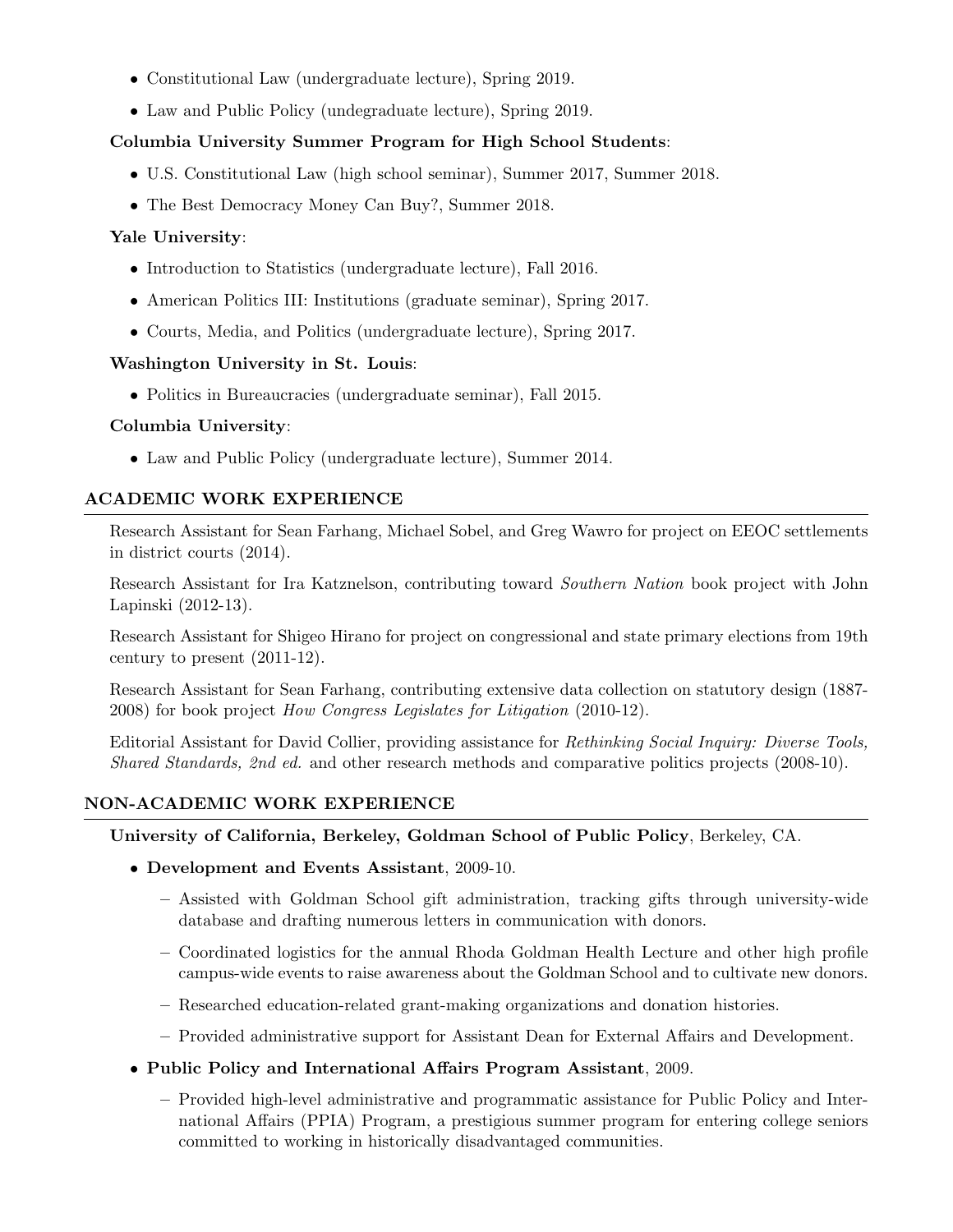- Utilized excellent planning and organizational skills to coordinate law and policy speakers, a diversity retreat, and other key program events.
- Coordinated travel, housing, and other arrangements for students and program panelists.

# Political Campaigns.

- Field Organizer for Friends of Terry McAuliffe, McLean, VA, 2009.
	- Recruited, trained, and managed volunteers across Fairfax County in gubernatorial primary campaign headquarters.
	- Organized house meetings to build the campaign's grassroots network of activists. Organized nightly phone banks to raise campaign visibility and reach out to undecided voters. Identified candidate support among electorate and communicated local policy issues to voters.
	- Assisted with high-profile campaign events, including the Virginia Jefferson Jackson Dinner.
- GOTV Organizer for Obama for America, Winston Salem, NC, 2008.
	- Canvassed hundreds of precincts in final weeks of presidential campaign, both on the ground and through phone banking, to maximize voter turnout. Managed phone banks and volunteers for dozens of precincts on Election Day.
	- Assisted voters with election irregularities and reported suppression efforts.

# Public Policy Intern, People for the American Way, Washington, DC. 2008.

- Conducted legislative research on vouchers, marriage equality, and pay discrimination, and provided legislative updates and copyediting for department fact sheets on these policy issues.
- Researched state election laws on such issues as voter identification regulations, language assistance, and ex-offender voting rights.
- Updated comprehensive voting toolkits and Poll Workers for Democracy training materials for use on the ground in key states.
- Monitored voter suppression news across the nation.
- Attended numerous meetings and Capitol Hill hearings on behalf of the organization, and synthesized notes for Public Policy Department staff.

# Intern, Voice of Witness Book Series at McSweeney's Publishing, San Francisco, CA. 2006-07.

- Researched grant-making foundations and numerous Letters of Inquiry for funding purposes.
- Assisted with developing human rights oral history curricula for integration into public schools.
- Researched voter disenfranchisement incidents in modern American elections. Identified individuals whose voting rights were suppressed, and conducted extensive interviews about their voting experiences. Transcribed interviews and compiled into oral history book.

# Intern and Tutor, 826 Valencia, San Francisco, CA. 2005-06.

- Part-time tutor at writing and tutoring center in San Francisco's Mission District, assisting low income and ESL elementary and middle school students with writing and math.
- Assisted in tracking grants supporting the organization's programs and services.
- Interviewed and selected new volunteers to assist in organization programming.
- Served as teaching assistant in college essay writing workshop for inner-city high school seniors.

# RESEARCH AND STATISTICAL SKILLS